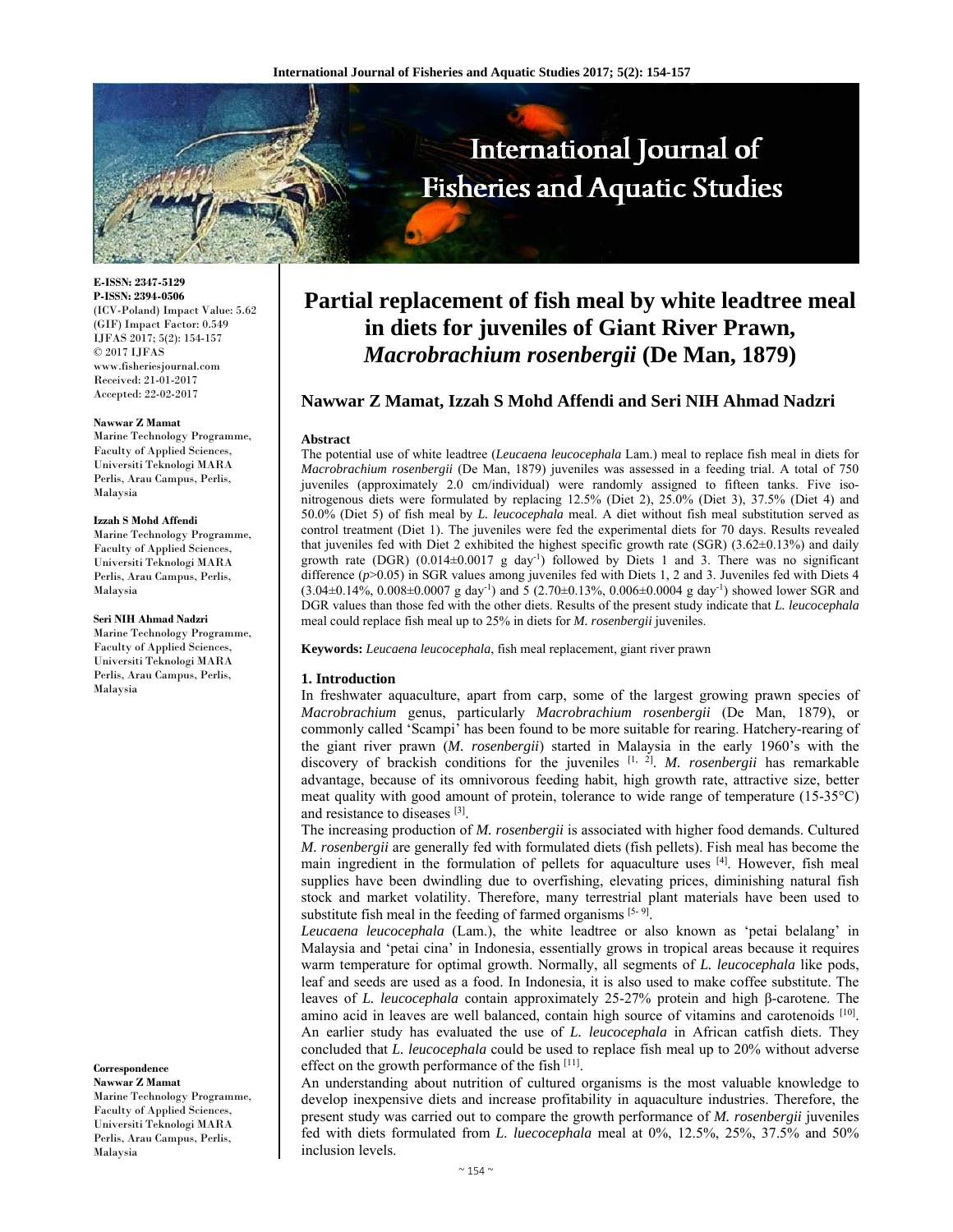# **2. Materials and Methods**

#### **2.1 Experimental setup**

Juveniles of *M. rosenbergii* with an average length of 2.0 cm/individual were obtained from a local commercial hatchery. The juveniles were transported to the Aquaculture Laboratory at Universiti Teknologi MARA Perlis, Malaysia. A hundred individuals were bulk-weighed to determine the initial body weight. Fifty juveniles were randomly distributed into each tank with a dimension of 60 cm  $\times$  40 cm  $\times$  30 cm. During the feeding trial, the juveniles were fed twice per day, at 0800 and 1600 hours. They were fed at 7% of their total body weight. Dissolved oxygen, temperature rate and pH readings were monitored daily to maintain their optimal levels. The feeding trial was carried out for 70 days between April and June 2016.

#### **2.2 Preparation of experimental diets**

Five iso-nitrogenous diets were prepared in this study. Fish meal was replaced with *L. leucocephala* meal at 0% (Diet 1), 12.5% (Diet 2), 25.0% (Diet 3), 37.5% (Diet 4) and 50.0% (Diet 5). The formulation and proximate composition of the experimental diets are shown in Table 1. Each experimental group was triplicated. The dry ingredients including *L. leucocephala* meal, fish meal, wheat flour and wheat bran were ground to reduce the size and mixed together thoroughly. Then, the choline chloride, binder, vitamin, mineral, fish oil and corn oil were added to the mixture. Water was added to the mixture to form mash. The mixture was then extruded using a household meat mincer. The spaghetti-like strands were cut into 1 mm length. The pellets were dried in an oven at 60 ° C for 24 hours until constant weight. The pellets were stored in bags to keep out moisture.

#### **2.3 Proximate Analysis**

Total protein, total lipid, total carbohydrate, ash and moisture were determined for each diet. The proximate analysis was conducted according to standard methods described by Association of Official Analytical Chemists [12].

# **2.4 Growth Performance**

Growth (wet weight) was determined biweekly to minimise handling on the juveniles. Thirty juveniles were randomly sampled from each treatment tank. Growth performance was assessed as follows:

Daily growth rate = Wf - Wi/T;

Specific growth rate =  $100$  (lnWf - lnWi)/T

\*where Wf and Wi are the final and initial weight, respectively, and T is the number of days.

Survival rate of the juveniles was assessed as below:

Survival =  $100$  (Nf/Ni)

\*where Nf and Ni are the number of fish at the start and final of experiment.

# **2.5 Statistical Analysis**

All data were analysed with parametric statistics using the SPSS version 17.0 statistical software. Data with proportions were transformed by arcsine square root transformation. The comparison among the means was analysed using one-way analysis of variance (ANOVA) followed by Tukey's HSD *post hoc* tests to determine the differences of means between the treatments.

**Table 1:** Formulation (for 100 g) and proximate composition of five iso-nitrogenous diets. Different letters in subscript following values denote statistical difference ( $p$ <0.05).

| Ingredient $(g)$    | Diet 1                        | Diet 2                       | Diet 3                       | Diet 4                       | Diet 5                        |
|---------------------|-------------------------------|------------------------------|------------------------------|------------------------------|-------------------------------|
| Fish meal           | 50.0                          | 53.5                         | 46.1                         | 36.4                         | 30.7                          |
| L. leucocephala     | $\overline{\phantom{a}}$      | 14.5                         | 28.8                         | 43.2                         | 57.6                          |
| Wheat flour         | 28.5                          | 12.0                         | 8.6                          | 5.2                          | 1.9                           |
| Wheat bran          | 28.5                          | 12.0                         | 8.6                          | 5.2                          | 1.9                           |
| Fish oil            | 2.0                           | 2.0                          | 2.0                          | 2.0                          | 2.0                           |
| Corn oil            | 2.0                           | 2.0                          | 2.0                          | 2.0                          | 2.0                           |
| Choline chloride    | 1.0                           | 1.0                          | 1.0                          | 1.0                          | 1.0                           |
| Vitamin and mineral | 2.0                           | 2.0                          | 2.0                          | 2.0                          | 2.0                           |
| Binder              | 1.0                           | 1.0                          | 1.0                          | 1.0                          | 1.0                           |
| <b>Treatment</b>    | Total protein $(\% )$         | Total lipid $(\% )$          | Ash $(\% )$                  | Moisture $(\% )$             | Total carbohydrate (%)        |
| Diet 1              | $39.72 \pm 3.15_a$            | $2.73 \pm 0.31_a$            | $2.67 \pm 0.03$ <sub>a</sub> | $2.61 \pm 0.03_a$            | $51.27 \pm 3.17_a$            |
| Diet 2              | $39.48 \pm 3.38$ <sub>a</sub> | $3.31 \pm 0.21$ <sub>a</sub> | $3.58 \pm 0.06$              | $2.64 \pm 0.05$ <sub>a</sub> | $50.99 \pm 3.49$ <sub>a</sub> |
| Diet 3              | $38.61 \pm 1.39$ <sub>a</sub> | $3.61 \pm 0.46$ <sub>a</sub> | $4.28 \pm 0.05c$             | $2.79 \pm 0.08_{a,b}$        | $50.71 \pm 1.44$ <sub>a</sub> |
| Diet 4              | $38.78 \pm 1.67$ <sub>a</sub> | $5.97 \pm 0.49$ <sub>b</sub> | $5.62 \pm 0.1$ d             | $3.54 \pm 0.19$ <sub>b</sub> | $46.08 \pm 2.12$ <sub>a</sub> |
| Diet 5              | $39.66 \pm 0.80$ <sub>a</sub> | $9.78 \pm 1.25$ c            | $6.83 \pm 0.24$ <sub>e</sub> | $6.65 \pm 0.93$ <sub>c</sub> | $36.39 \pm 2.26$              |

# **3. Results and Discussion**

#### **3.1 Growth performance of** *M. rosenbergii* **with experimental diets**

Figure 1 shows the Specific Growth Rate (SGR) of *M. rosenbergii* fed with the experimental diets. Juveniles fed with Diet 2 exhibited the highest SGR value (3.62±0.13%) while the lowest value was displayed by juveniles fed on Diet 5 (2.66±0.13%). Results also revealed that the growth decreased with the increasing amount of white leadtree meal in *M. rosenbergii* diets. The one-way ANOVA test showed that the SGR values were significantly different among the diets (*p*<0.05). A further Tukey's *post hoc* analysis showed no significant difference in SGR among juveniles fed with Diets 1, 2 and 3. However, SGR values for juveniles fed with Diet 4

and 5 were statistically different from those fed with Diets 1, 2 and 3. The determination of Daily Growth Rate (DGR) of the juveniles displayed similar results to SGR (Figure 2). Juveniles fed Diet 2 exhibited the highest growth increment compared to other treatments. The DGR values of juveniles with Diet 1 (0.014±0.002 g day<sup>-1</sup>) and Diet 3 (0.006±0.0004 g day-1) were significantly similar to Diet 2 (*p*>0.05). Poor growth performance was observed in juveniles fed with 50% white leadtree meal (Diet 5). Statistical analysis showed a significant difference in DGR values with juveniles fed on Diets 4 and 5.

*L. leucocephala* has been considered as an excellent source of protein for both ruminant and non-ruminants [13, 14]. Although the leaves of *L. leucocephala* have high nutritive value such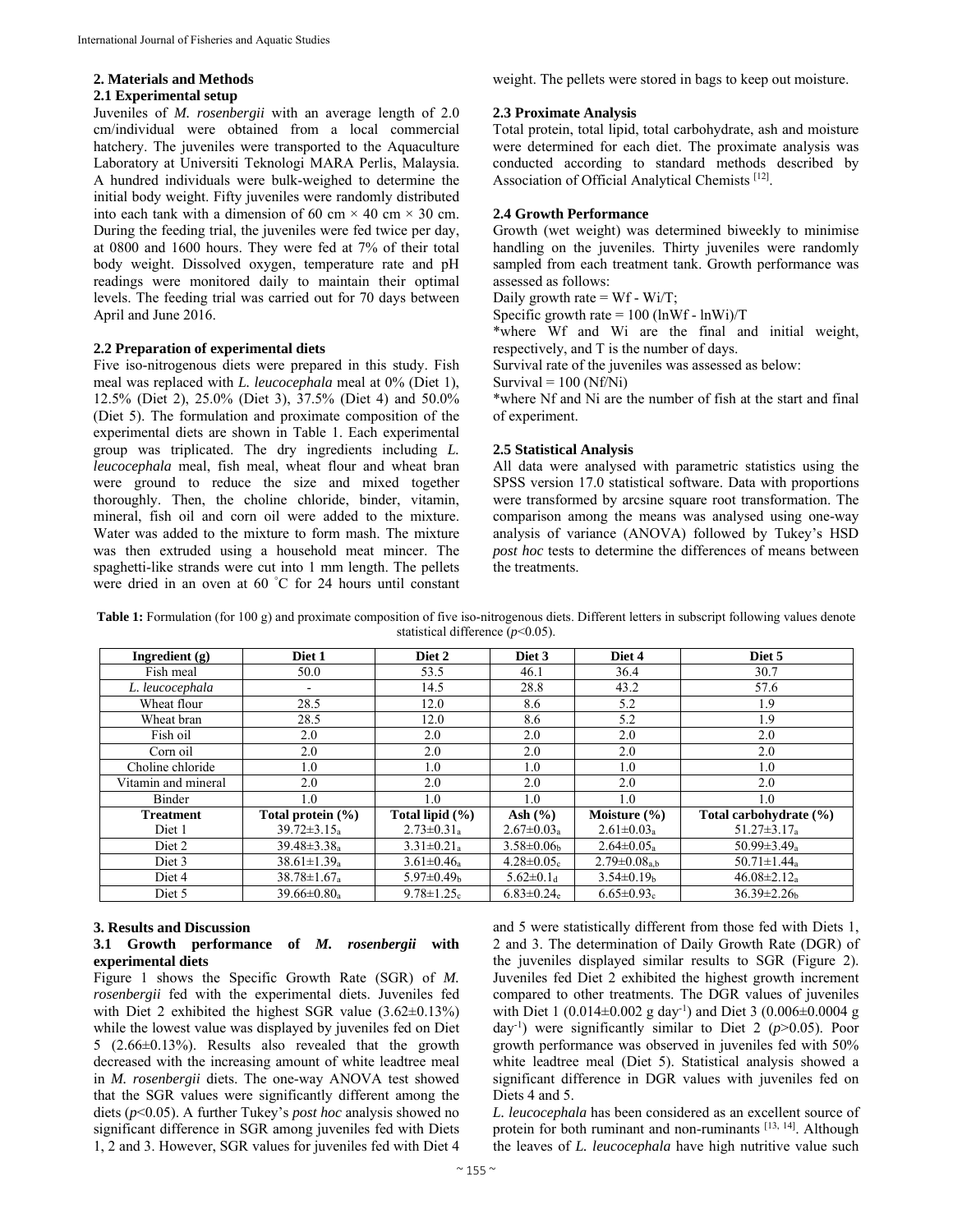as acceptable protein content, elements and minerals, but it reduced the performance of *M. rosenbergii* in the present study. This could be explained by the presence of some antinutritional factors that can reduce the improvement of *M. rosenbergii*. The leaves contain mimosine, a free amino acid that is limited for mono-gastric animals like fish and prawn because it affects the thyroid function which might have resulted in poor growth of *M. rosenbergii* when the levels increased. In addition, presence of tannins in the leaves of *L. leucocephala* results in bitter taste and it reduces feed palatability and absorption of B12 [15].



**Fig 1:** The Specific Growth Rate (SGR) of *M. rosenbergii* juveniles fed with different inclusion levels of white leadtree meal. Diet 1: 0%; Diet 2; 12.5%; Diet 3: 25.0%, Diet 4: 27.5% and Diet 5: 50.0%. Different letters on each bar show statistical difference ( $\alpha$ =0.05).



**Fig 2:** The Daily Growth Rate (DGR) of *M. rosenbergii* juveniles fed with different inclusion levels of white leadtree meal. Diet 1: 0%; Diet 2; 12.5%; Diet 3: 25.0%, Diet 4: 27.5% and Diet 5: 50.0%. Different letters on each bar show statistical difference ( $\alpha$ =0.05).

An earlier study by Falaye *et al.* showed poor growth performance of *Oreochromis niloticus* when fed on *L. leucocephala* at higher inclusion level due to effect of antinutritional factor [16]. The results for reduced growth performance in *M. rosenbergii* are also supported by an earlier study when the shrimp and fish showed the toxicity sign when fed on *L. leucocephala*. The shrimp and fish also showed the reduction in growth rate and feed efficiency [17]. A trend of reduced growth performance and feed efficiency with increasing level of *L. leucocephala* meal also reported in nile tilapia [18].

#### **3.2 Survival rate of** *M. rosenbergii* **juveniles**

Figure 3 shows that juveniles on Diet 2 displayed the highest survival rate  $(80.7\pm0.75\%)$  while the lowest survival rate was obtained with Diet 4 which is 70.0±0.73%. Results for oneway ANOVA test showed significant difference with different diets (*p*<0.05). A further Tukey's *post hoc* test revealed that survival rate of juveniles fed on Diet 4 was significantly lower from all other treatments (*p*<0.05). Survival rate of *M. rosenbergii* in the treatment diets varied among treatments due to different inclusion levels of *L. leucocephala* meal. Juveniles fed on Diet 4 had the lowest survival rate due to the effect of anti-nutritional factor that might have influenced the mortality. Although there was a significant difference in survival rate between juveniles fed on Diet 4 and Diet 5, the difference was minimum. This finding is in agreement with an earlier study which showed higher mortality in fish with increasing levels of *L. leucocephala* [19].



**Fig 3**: The survival rate of *M. rosenbergii* juveniles fed with varying inclusion levels of white leadtree meal over 70 days period. Different letter on the bars show statistical difference ( $\alpha$ =0.05).

#### **4. Conclusion**

The use of *L. leucocephala* meal in diets for *M. rosenbergii* juveniles should be considered as potential regardless of the anti-nutritional effect. Partial inclusion of the plant meal might have significant effect on the growth of the animals and reduction of feeding cost in an aquaculture farm. The outcomes of this study are useful in better understanding of the production of new alternative solution for fish meal replacement.

#### **5. References**

- 1. Ling SW. Aquaculture in Southeast Asia: A Historical Overview. University of Washington Press, Seattle, 1977.
- Ling SW, Costello TJ. The culture of freshwater prawns: a review. In: Advances in Aquaculture. Papers presented at the FAO Technical Conference on Aquaculture, 26 May–2 June 1976, Kyoto, Ed. TVR Pillay and WA Dill), Fishing News Books, Blackwell Science, Oxford, 1979, 299-304.
- 3. Ling SW. The general biology and development of *Macrobrachium rosenbergii* (de Man). FAO Fish. Rep. 1969; 57(3):589-606.
- Miles FD, Chapman FA. The benefits of fish meal in aquaculture diets. The Institute of Food and Agricultural Sciences (IFAS), University of Florida, USA, 2005.
- 5. Hossain M, Jauncey K. Nutritional evaluation of some Bangladeshi oilseed meals as partial substitutes for fish meal in the diet of common carp, *Cyprinus carpio* L. Aquaculture Research. 1989; 20(3):255-268.
- 6. Belal IEH, Assem H. Substitution of soybean meal and oil for fish meal in practical diets fed to channel catfish, *Ictalurus punctatus* (Rafinesque): effects on body composition. Aquaculture Research. 1995; 26(2):141- 145.
- 7. Carter CG, Hauler RC. Fish meal replacement by plant